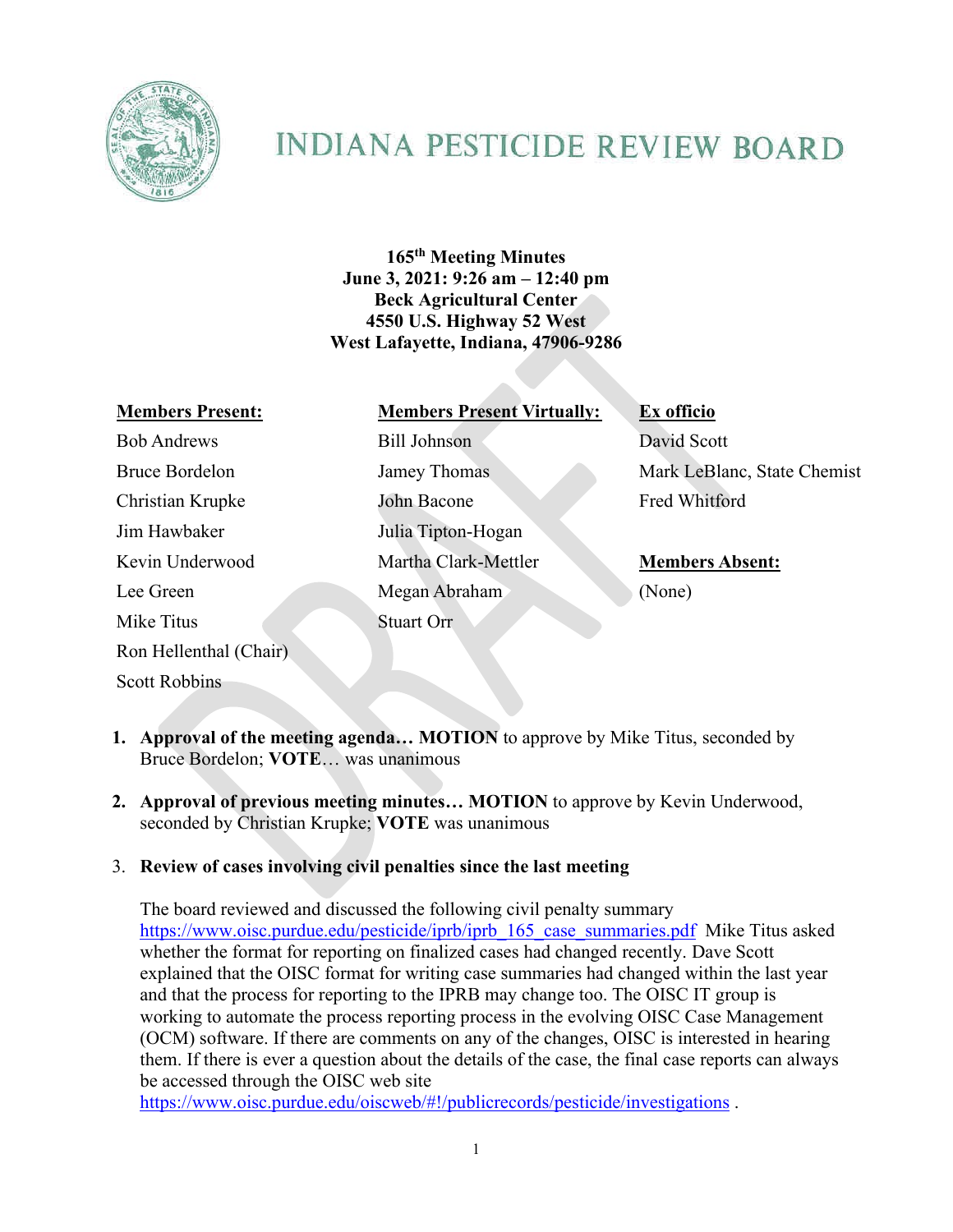Ron Hellenthal asked whether a case like PS20-0218 (contamination of drinking water) has involvement with other agency investigations such as IDEM. Joe Becovitz explained that this case involved a community lake that has a campground around it, then there's a single residence that has a small pond off of the main lake, and they use that as their drinking water, so it's not a community drinking water supply, so I don't believe IDEM would get involved with that. Dave Scott added that if it ever involves a drinking water source that IDEM clearly regulates, OISC always asks that they become involved. If it's a private drinking water source, one well, one person, one family, IDEM may not have any legal responsibility for it, but OISC coordinates with them anyway.

Ron asked about case PS20-033 which involved illegal use of a pesticide to kill raccoons. Does the IDNR get involved in this kind of case as well? And if so, is there some cross communication between the IDNR and OISC? Dave responded the short answer is yes, but the level of interest by a conservation officer may vary from location to location. Back when the IPRB and OISC state-restricted Golden Malrin (methomyl), we did that in coordination with IDNR.OISC does communicate with IDNR any time we document a taking of wildlife, an illegal taking of wildlife. Chemically poisoning wildlife is illegal in IN. Bruce Bordelon asked if this is the same as product documented coming into the state from Illinois? Dave responded this was not a new product. It is the same, methomyl, Golden Malrin. Violators are still following the same recipe from the internet.

### **4. Status of CES publication on aerial mosquito spraying and pollinator Best Management Practices (BMPs)**

Fred Whitford shared with the board a copy of the Purdue CES publication PPP-139 "Protecting Honey Bees from Area-wide Insecticide Applications" to address issues raised at the last IPRB meeting regarding communicating with the beekeepers about ISDH aerial applications to control mosquito vectors of with Eastern Equine Encephalitis. Purdue CES was working in conjunction with Lee Green, ISDH. Lee is currently developing a website so that, when the inquiring public comes to CES with questions about application timing and protecting pollinators, CES can direct them to the ISDH website. There are roughly 750 plus registered beekeepers on the BeeCheck site and there are an estimated 75,000 beehives statewide. Providing a direct mail copy of PPP-139 to each beekeeper would be cost prohibitive. Lee agreed that CES should focus on the EEE counties targeted on the ISDH website. Lee: What we hope to do at ISDH is update our website with more information on EEE and the mitigation steps. And the goal of this publication was to reference beekeepers and concerned people with pollinators to this document, so the experts, Dr. Krupke and Rob Harper can guide them on how to protect their beehives. We do highly encourage people to register on BeeCheck, cause our plan is to upload all that information from BeeCheck into our Indiana Health Alert network so that as soon as the decision is made to do aerial application, a phone call or email will go out to everyone on BeeCheck in that area. Megan Abraham: Regarding IDNR sponsored area wide Gypsy Moth control efforts, the IDNR use the pheromone Btk for control, but we do go into BeeCheck to look for beekeepers in the area just to let them know, so they can cover their hives if they choose. <https://ppp.purdue.edu/wp-content/uploads/2021/06/PPP-139.pdf>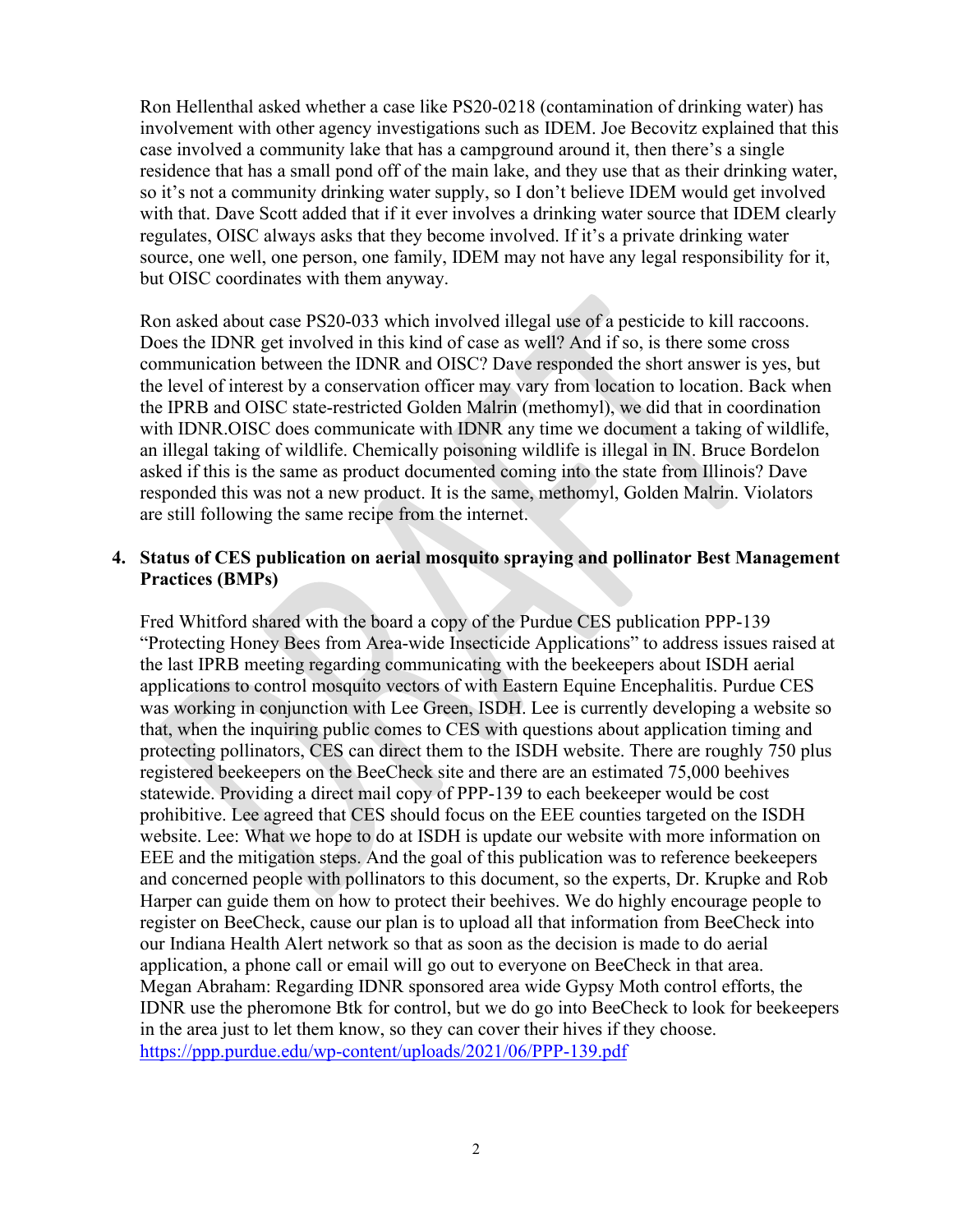Dave Scott raised an issue about mosquito control applications, not related to honeybee exposure. The issue pertains to potential human exposure and exposure to non-target areas, such as neighboring properties. Specifically, the focus is commercial for-hire applications to adult mosquito resting places on one to two private properties through ground misting or aerosol applications. Community wide applications are usually done under the direction of a public agency that's making a decision for the state or county. They're making a decision for either public health reasons or for community nuisance reasons. But that's a public process and a decision made by public officials who are accountable to the public. Mosquito control applications made to individual private property should be required to consider the potential impacts neighbors. We investigated an incident like that last year involving an elderly cancer survivor, who just did not want this adulticide on her property. The OISC investigation found the commercial applicator's insecticide well onto the complainant's property. However, the meager mosquito application language on the multi-purpose product label used contained no enforceable label language. If you look at the labels intended for area-wide adulticiding, they sort of encourage drifting and dispersing spray particles over wide areas to contact adult mosquitos. The problem appears to be that when the insecticide is applied a mister or a fogger, it causes this stuff to travel to non-target sites. This is becoming a larger and larger business practice in our state and others. OISC is asking the IPRB to consider endorsing a policy to be distributed at the next meeting that identifies it to be careless and negligent for such off-target movement to occur.

Lee Green asked if individuals installing and filling hard-plumbed mosquito insecticide application devices are required to be licensed to do so. Leo Reed responded that if they are performing that service for hire, they must have a license from OISC.

Ron asked if restrictions can be placed on the method of application if the product label is silent on that issue or if the label does not specifically prohibit it. Dave responded that the IPRB does have the authority to develop rules on method of application.

Scott Robbins suggested that these products are probably applied with some sort of backpack sprayer/mister that results in spray droplets slightly larger than an aerosol, which would be preferable for keeping it on target. Community-wide adulticide applications, on the other hand, are usually made with an ultra-low volume (ULV) applicator, resulting in residues that are very short-lived relative to the residual pyrethroids being used for private property applications. Scott considers off-target movement to be violative.

Dave indicated that the issue is being raised because we feel we're potentially on a collision course with this industry practice and the issue will be added to the next meeting agenda.

#### **5. Office of Inspector General report on 2018 dicamba registration decision**

Dave Scott discussed as an FYI the following recently publicized U.S. Inspector General report [https://www.oisc.purdue.edu/pesticide/iprb/iprb\\_165\\_oig\\_report.pdf](https://www.oisc.purdue.edu/pesticide/iprb/iprb_165_oig_report.pdf) . The report identifies that EPA did not follow their own science policy in making the re-registration decision for the new dicamba products in 2018. Instead, EPA focused on the use of product registrant incident data instead of data from other sources such as pesticide state agencies. Dave suggested that the IPRB decision on dicamba over the last year seem to be supported by the report findings.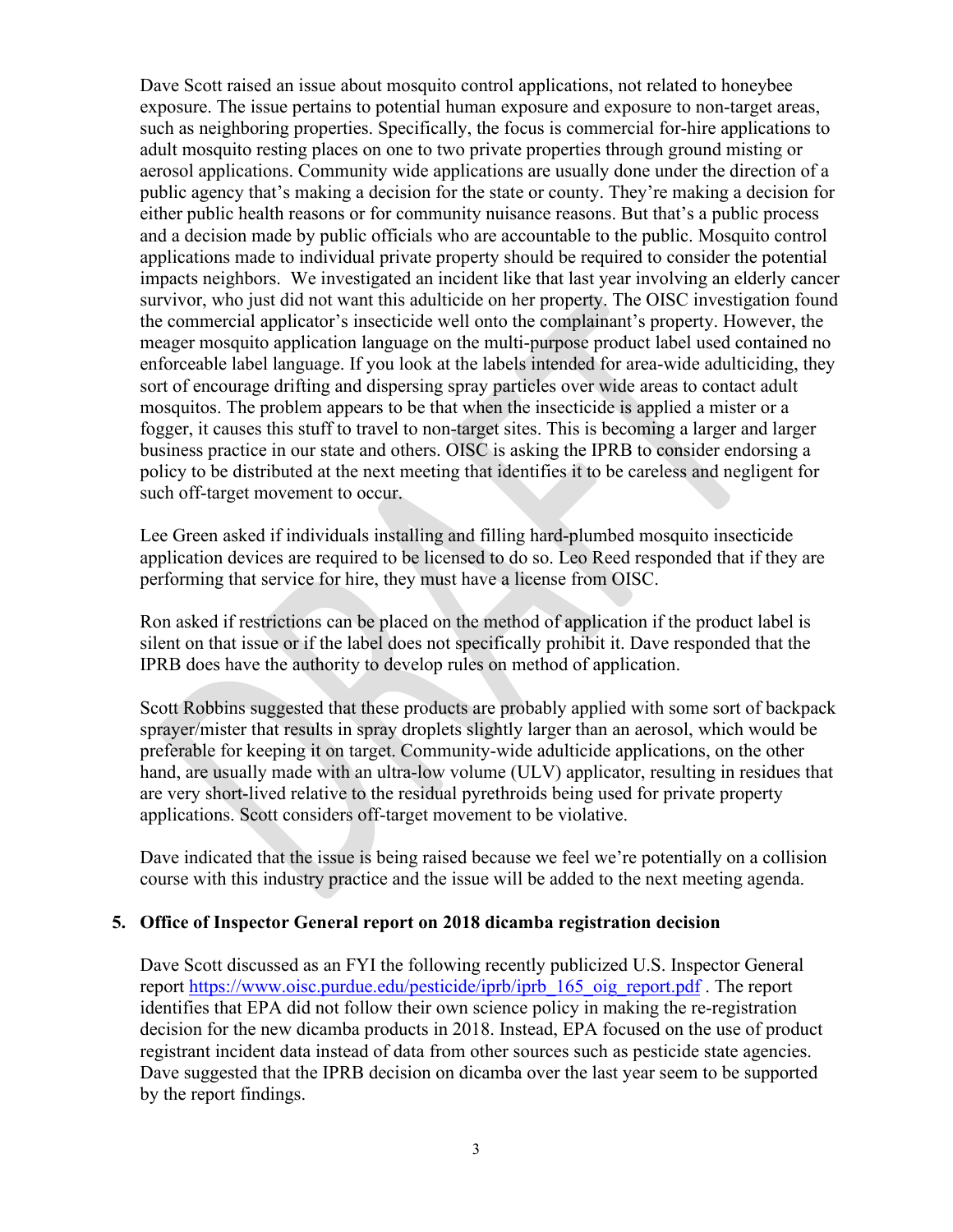### **6. New civil penalty legislation & Enforcement Response Policy revision**

Dave Scott made a summary presentation using the following

[https://www.oisc.purdue.edu/pesticide/iprb/iprb\\_165\\_new\\_civil\\_penalty\\_leg.pdf](https://www.oisc.purdue.edu/pesticide/iprb/iprb_165_new_civil_penalty_leg.pdf) . He again recognized the good work of the IPRB Work Group on Civil Penalty language drafting, noting that the work of the work group was adopted in total and almost verbatim. The legislature then passed State Enrolled Act #227 almost unanimously. The legislation becomes effective July 1, 2021. He pointed out that OISC pesticide enforcement response policy has been developed to add consistency and detail to the enforcement program where the legislation is directive or specific. Primarily the ERP tries to address the point in an applicator's violation history or the severity of a violation where something more than a monetary penalty may be deemed appropriate by OISC. OISC has already circulated the draft ERP to several industry groups, but has received minimal, if any, constructive feedback to date.

Ron asked if OISC had done any kind of analysis or evaluation as to how the new penalty legislation might affect Purdue Pesticide Programs in terms of applying dollars that they're likely to receive based on this versus the previous fine structure? Dave responded that a detailed analysis had not been done. It is difficult to determine if smaller penalties or warning letters for some violations will be offset by larger penalties for private applicators and some more serious violations. But the overwhelming largest number of violations year in and year out are for drift, and those penalty dollars have the potential to increase, especially where RUPs are involved.

Fred Whitford assumed that the penalty dollars to his program would go down because big fine checks for multiple days of minibulk containers stored out of containment will be eliminated. If penalty funds go down then PPP will reduce the number of printed publications. It shouldn't impact PPP personnel because Fred has made a historic calculated decision not to use fine money for salaries.

Ron: One thing to note, is that, all of those really massive fines for bulk storage violations, and so forth, always ended up getting appealed, and oftentimes, reduced amounts were awarded. So hopefully this will reduce that amount of red tape.

Dave pointed out that the multi-day violation penalties were already eliminated by 2020 legislation changes.

#### **7. Report on rules revision process**

Dave Scott made a presentation using the following

[https://www.oisc.purdue.edu/pesticide/iprb/iprb\\_165\\_pest\\_rule\\_revision\\_proposal.pdf](https://www.oisc.purdue.edu/pesticide/iprb/iprb_165_pest_rule_revision_proposal.pdf) . For some of the rules, we're proposing only very minor consolidation, clarification, and modernization edits. For others, there are more significant noticeable revisions under consideration. Those include changes to the applicator certification and training rules necessary to make state rules and requirements equal or comparable to recent federal regulation changes. Those changes will be necessary for Indiana to maintain our approved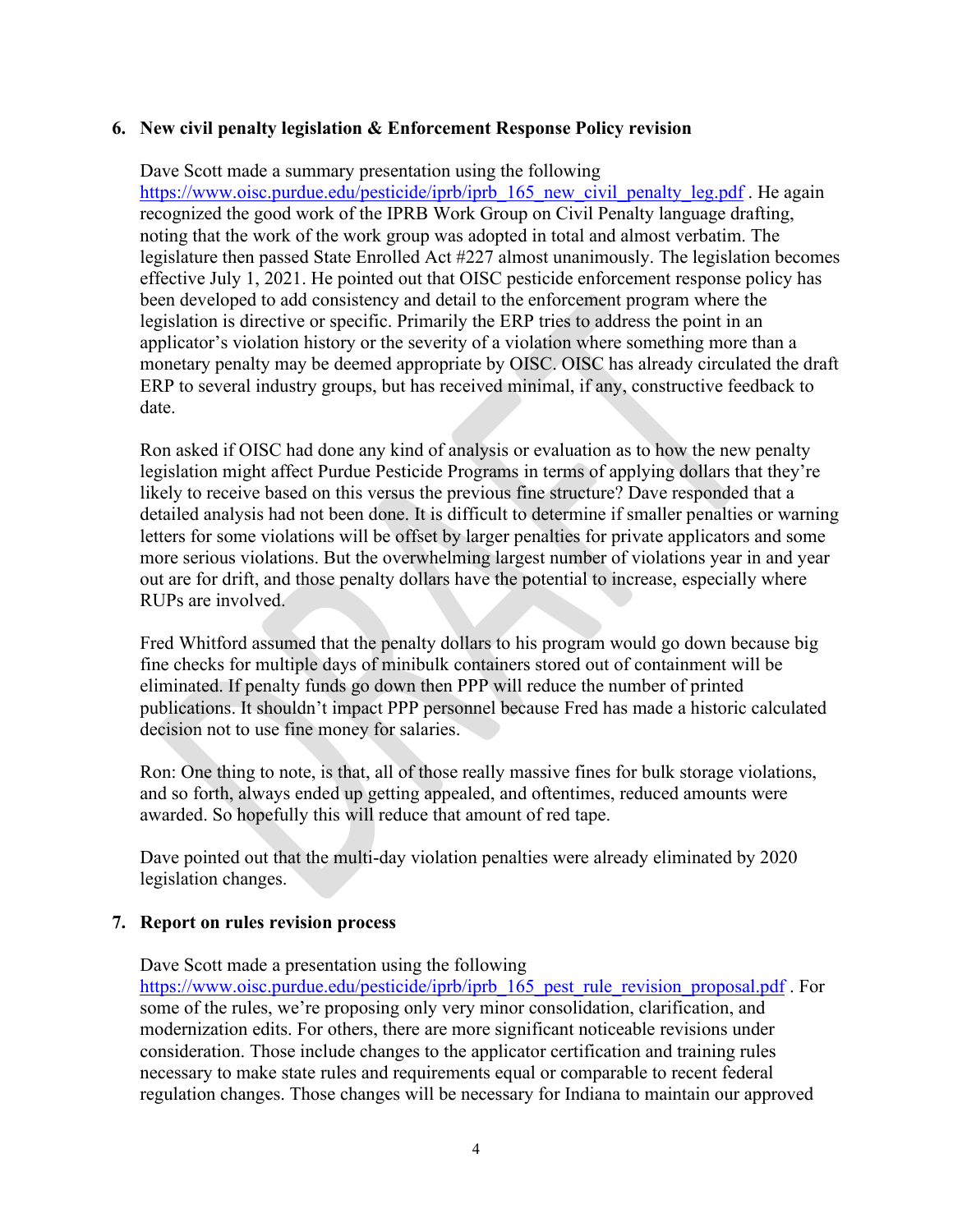certification and training state plan status and avoid the program defaulting to the federal regulations administered by U.S. EPA. The proposal being supported by OISC would limit the use of RUPs to fully certified applicators only, would avoid the necessity of incorporating some additional burdensome federal supervision requirements into our rules, and would relax many of the current state and federal supervision requirements for commercial use of GUPs. Most significant among them would be eliminate the need for annual federal training and record keeping for registered technicians/noncertified applicators, eliminate the need for daily equipment inspection and record keeping for registered technicians/noncertified applicators, eliminate the need for daily written site/field/condition specific instructions for registered technicians/noncertified applicators, and add an option for registered technician qualification by passing the core exam (current requirement) or attending a Purdue Pesticide Program core training session (new). allowances for those in our rule relay.

Fred Whitford asked commercial applicator representatives if they currently have more RUP users that are fully certified or supervised registered technicians. The best guess was more certified applicators than registered technicians.

Dave Scott added that there is already an RUP product registration trend that requires use of some RUPs by fully certified applicators only. Dicamba, paraquat, and fumigants are the most notable examples. That risk mitigation registration requirement has been viewed by both U.S. EPA and product registrants as a mechanism to avoid other more application restrictions.

Scott Robbins asked if the proposal for requiring all applicators to have a copy of the label at the use site could be satisfied electronically. Dave suggested that was the current thinking of OISC.

Ron Hellenthal asked if the intent of OISC was for a single rule by rule process or for a multi rule package approach. Dave indicated that a packaged approach was preferred. Consolidation of some requirements and timing would require a comprehensive approach.

Some IPRB members expressed concern about the perception or reality of lowering the certification and licensing requirements. It was pointed out that lowering or altering the certification and licensing requirements was not currently being considered, just adding an entry requirement option for registered technicians using GUPs commercially. Regarding private applicators (farmers) that use only GUPs (no RUPs) none of these proposals change anything. Private applicator GUP users are outside of the regulatory requirement now and they would be under the proposed changes.

Regarding registered technician candidates and entry requirements, Leo Reed shared that the option of training only or pass the exam to become a registered technician, that individual can only use general use pesticides, can only use those things that are available to anyone. They still have to be supervised by a fully certified applicator. One of the reasons we considered going down this path is that every single week, from January through summer OISC gets calls from commercial business owners, that say last year the RT requirements were relaxed out of necessity due to COVID, and I was able to hire some amazing technicians, but hey may stumble at passing the core exam whether it be dyslexia or any